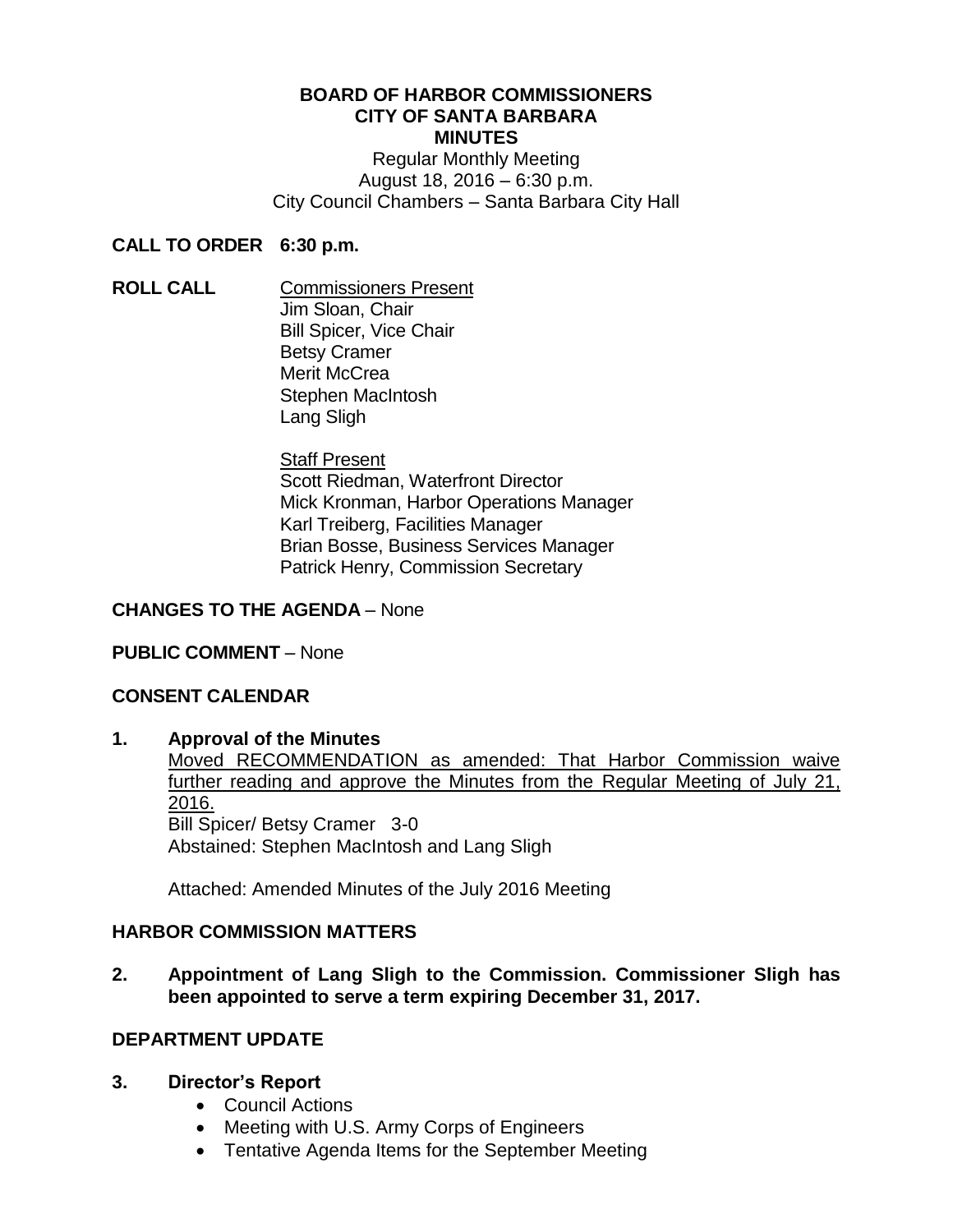Harbor Commission Minutes August 18, 2016 Page 2

### **4. Facilities Management Report**

Minor Capital Improvement Projects

### **5. Harbor Operations Report**

- Harbor Festival Saturday, October  $15<sup>th</sup>$
- King Harbor Race Recap

### **NEW BUSINESS**

### **6. Proposed Lease Agreement with Mother Stearns Candy Company**

Moved RECOMMENDATION: That Harbor Commission review and recommend to the City Council approval of a five-year lease agreement with one five-year option with Neil and Judi Bruskin, a sole proprietorship, doing business as Mother Stearns Candy Company, at an average rent of \$2,302 per month or 10% of gross sales, whichever is greater, for a 392 square foot retail space located at 219 Stearns Wharf, Suite B. Bill Spicer/ Betsy Cramer 5-0

### **7. Proposed Lease Agreement with Nature's Own**

Moved RECOMMENDATION: That Harbor Commission review and recommend City Council approval of a five-year lease agreement with one, five-year option with Nature's Own Gallery, Inc., doing business as Nature's Own, at an average initial base rent of \$2,221 per month, adjusted seasonally, for the 423 square foot space located at 217 Stearns Wharf, Suite C. Betsy Cramer/ Merit McCrea 5-0

## **8. Proposed Lease Agreement with Deep Blue Sea**

Moved RECOMMENDATION:That Harbor Commission review and recommend City Council approval of a five-year lease agreement with one, five-year option with Jon Marshall and Melissa Schumacher, doing business as Deep Blue Sea, at an average initial base rent of \$2,248 per month, adjusted seasonally, for the 392 square foot space located at 219 Stearns Wharf, Suite C. Merit McCrea/ Stephen MacIntosh 5-0

## **COMMISSION/STAFF COMMUNICATIONS**

 Commissioner Cramer asked about the recent vessel that was beached and what resources are available to help tow vessels off the beach. Mr. Kronman confirmed that there is a list of salvage companies, and said that Staff contacts the registered owner of any beached vessel—including this one—and provides them with a list of contractors in our area who have the proper insurance and experience to undertake salvage operations.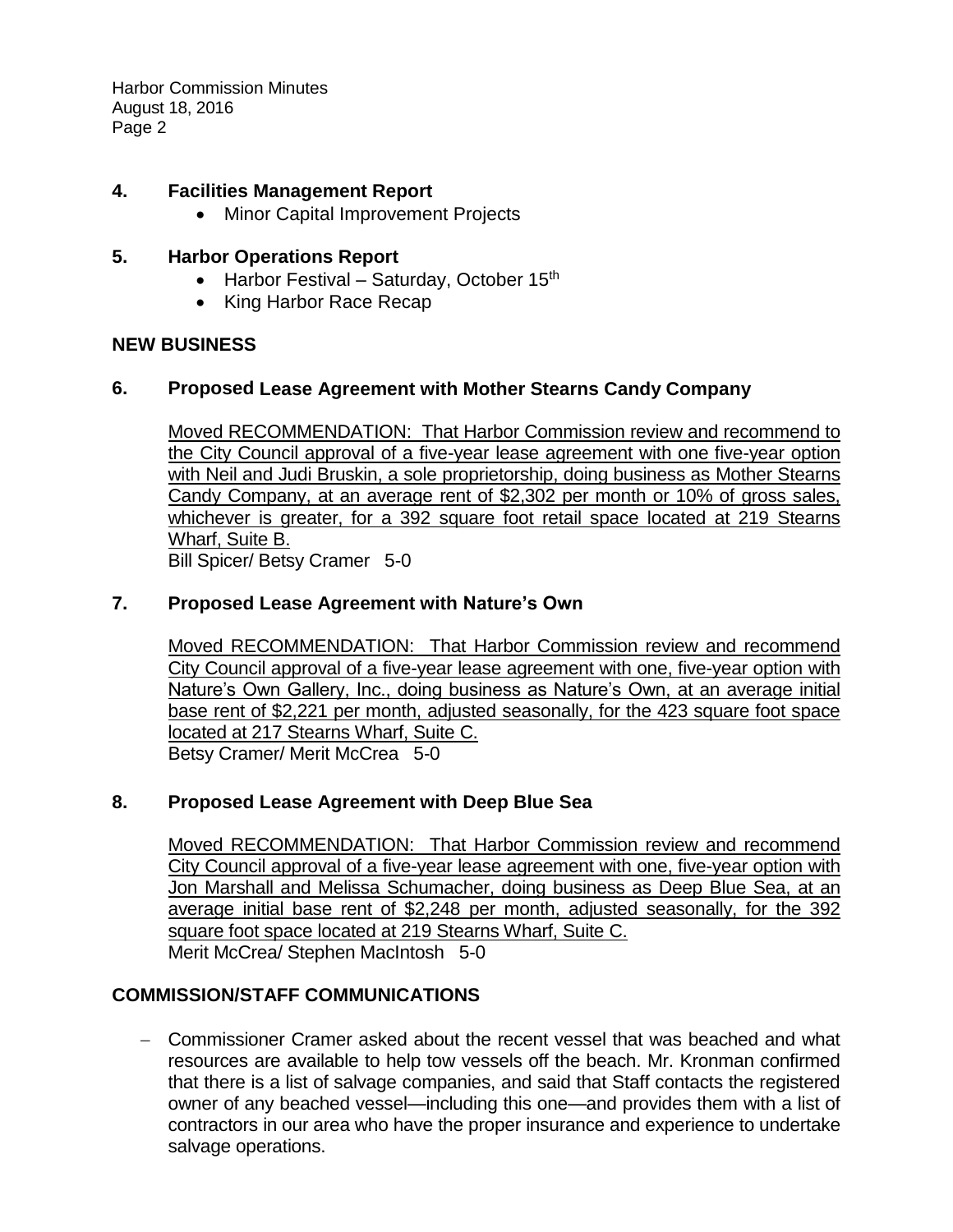Harbor Commission Minutes August 18, 2016 Page 3

# **ADJOURNMENT**

Moved ADJOURNMENT at 7:10 p.m. Betsy Cramer/ Bill Spicer 5-0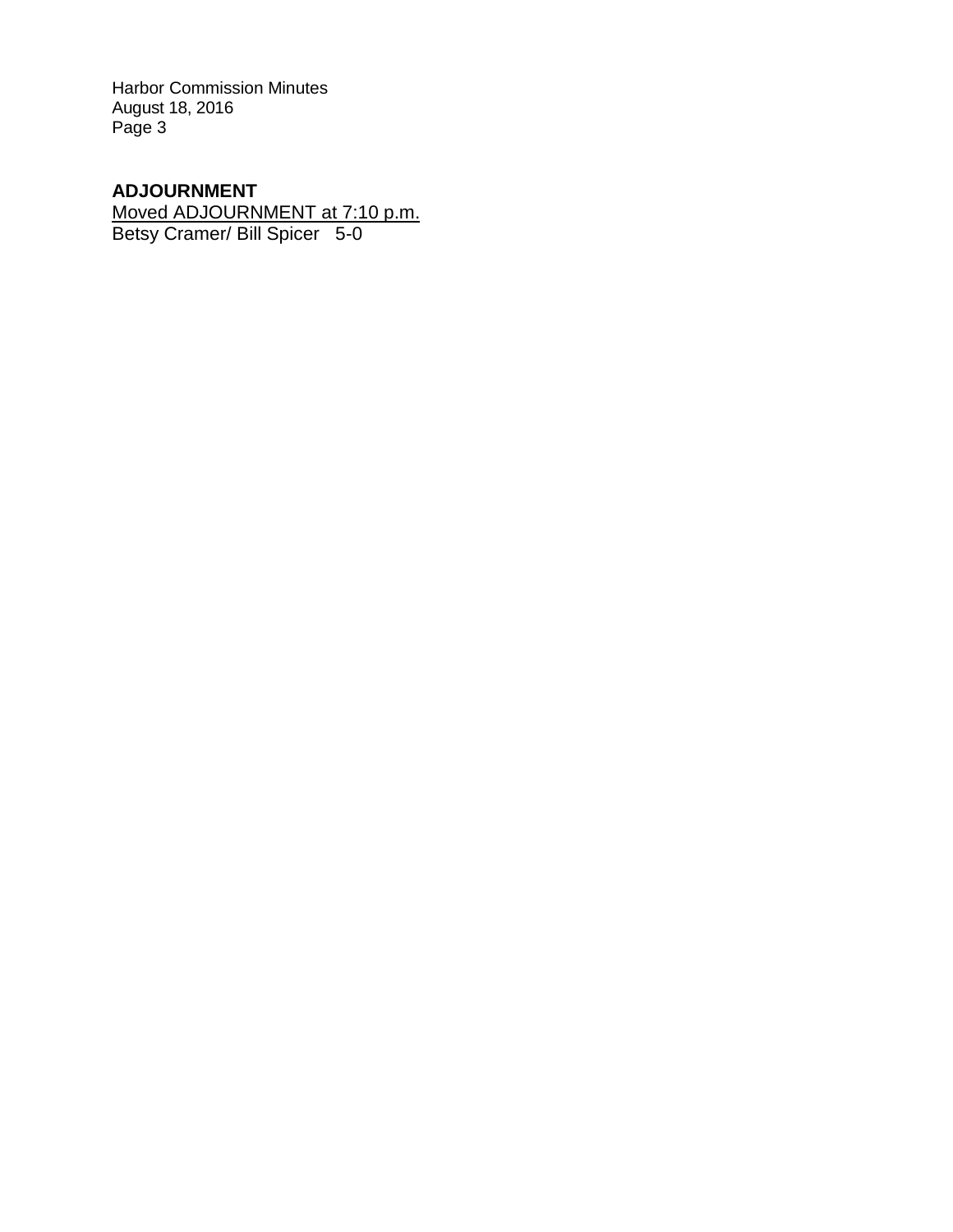### **BOARD OF HARBOR COMMISSIONERS CITY OF SANTA BARBARA MINUTES** Regular Monthly Meeting July 21, 2016

City Council Chambers - City Hall 6:30 p.m.

**CALL TO ORDER** 6:30 p.m.

**ROLL CALL** Commissioners Present Jim Sloan, Chair Bill Spicer, Vice Chair Betsy Cramer Merit McCrea

> **Staff Present** Scott Riedman, Waterfront Director Mick Kronman, Harbor Operations Manager Karl Treiberg, Facilities Manager Jeanette Prusinski, Commission Secretary

Commissioners Absent Stephen MacIntosh Lang Sligh

**Staff Absent** Brian Bosse, Business Services Manager

**CHANGES TO THE AGENDA –** Seated the new Harbor Commissioner, Merit McCrea, during Harbor Commissioner Matters.

### **PUBLIC COMMENT –** None

## **CONSENT CALENDAR**

**1. Approval of the Minutes** Moved RECOMMENDATION: That Harbor Commission waive further reading and approve the Minutes from the Regular Meeting of May 19, 2016. Betsy Cramer/ Bill Spicer 2-0 Abstained: Merit McCrea and Jim Sloan

## **HARBOR COMMISSION MATTERS**

- Chair Spicer commented on former Harbor Commissioner Cory Bantilan, whose last meeting was in May. Mr. Bantilan provided a great service to the Commission and he greatly appreciated his time here.
- **2. Appointment of Merit McCrea to the Commission. Commissioner McCrea has been appointed to serve a term expiring December 31, 2019.**

# Attachment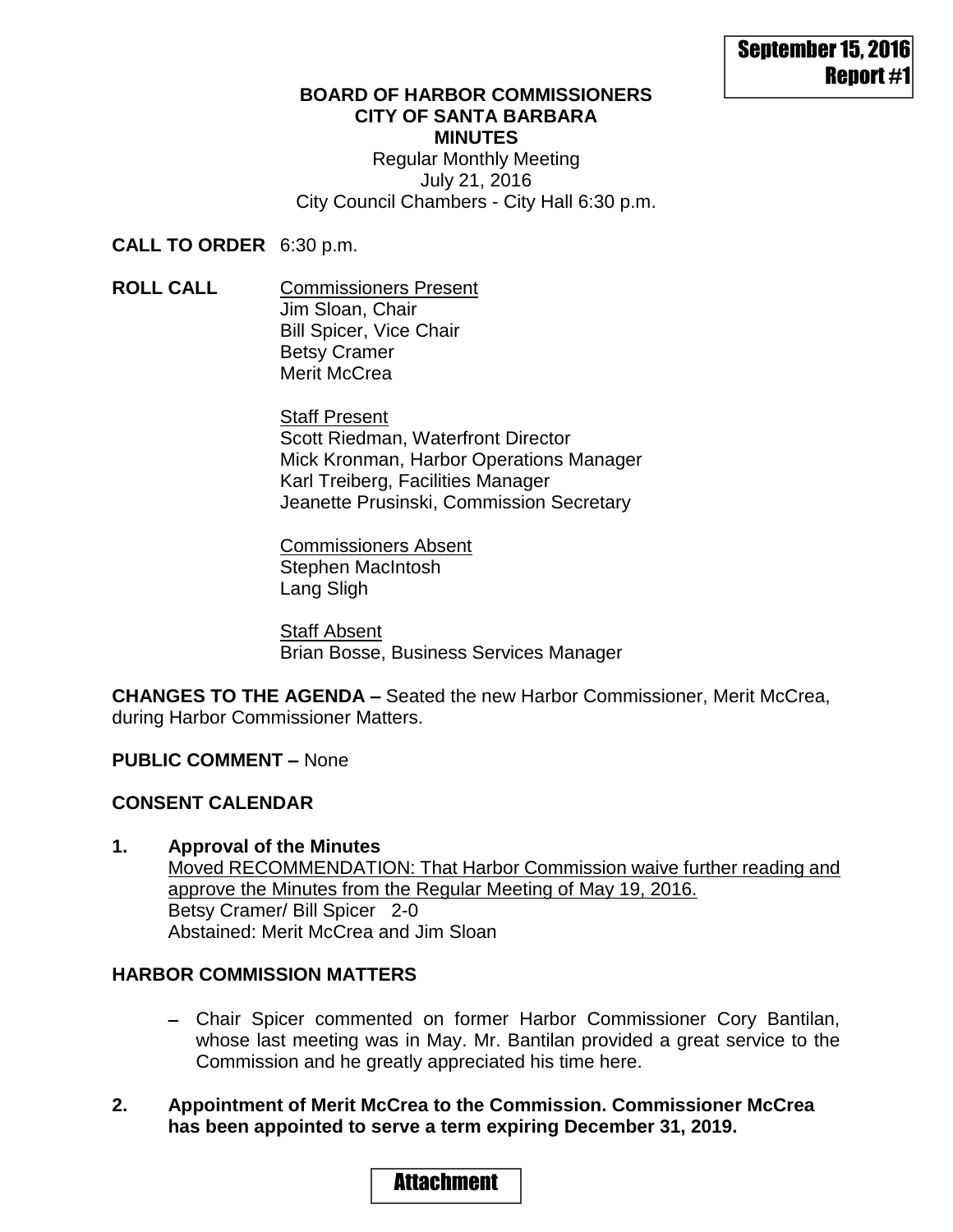### **3. Election of Chairperson and Vice Chairperson – Commission Committee Assignments**

Moved A. Nominate and elect Jim Sloan Chairperson and Bill Spicer Vice Chairperson for fiscal year 2016-2017, per the City Charter Section 804 and the Board of Harbor Commission Rules adopted September 16, 2010.

Chairperson: Bill Spicer/ Betsy Cramer 3-0 Abstain: Jim Sloan Vice Chairperson: Jim Sloan/ Betsy Cramer 3-0 Abstain: Bill Spicer

Moved B. Review and update, as necessary, membership on various Harbor Commission Committees. Bill Spicer/ Betsy Cramer 4-0

Motion to dissolve the Dredging and Marina Reconstruction committees. Jim Sloan/ Betsy Cramer 4-0

Attachment: Revised Committee Roster, effective 7/21/16

## **DEPARTMENT UPDATE**

### **4. Director's Report**

- Council Actions
- Tentative Agenda Items for the August Meeting

### **5. Business Services Report**

- New Waterfront Signage
- Marine Services Open for Business

### **6. Facilities Management Report**

- Harbor Patrol Boat 1 Replacement
- Stearns Wharf Guardrail

## **7. Harbor Operations Report**

- Record Vendor Attendance at Harbor Nautical Swap Meet
- July 4th Recap
- Rock-Crab Season Finally Opens at the Islands

## **REQUEST FROM THE PUBLIC**

## **8. Public Request – Craig Cody**

Slip permittee Craig Cody described a method to measure vessels for slip assignments in Santa Barbara Harbor. Mr. Cody brought a model of a mechanism that can be mounted to the dock, which has arms that swivel out to meet the